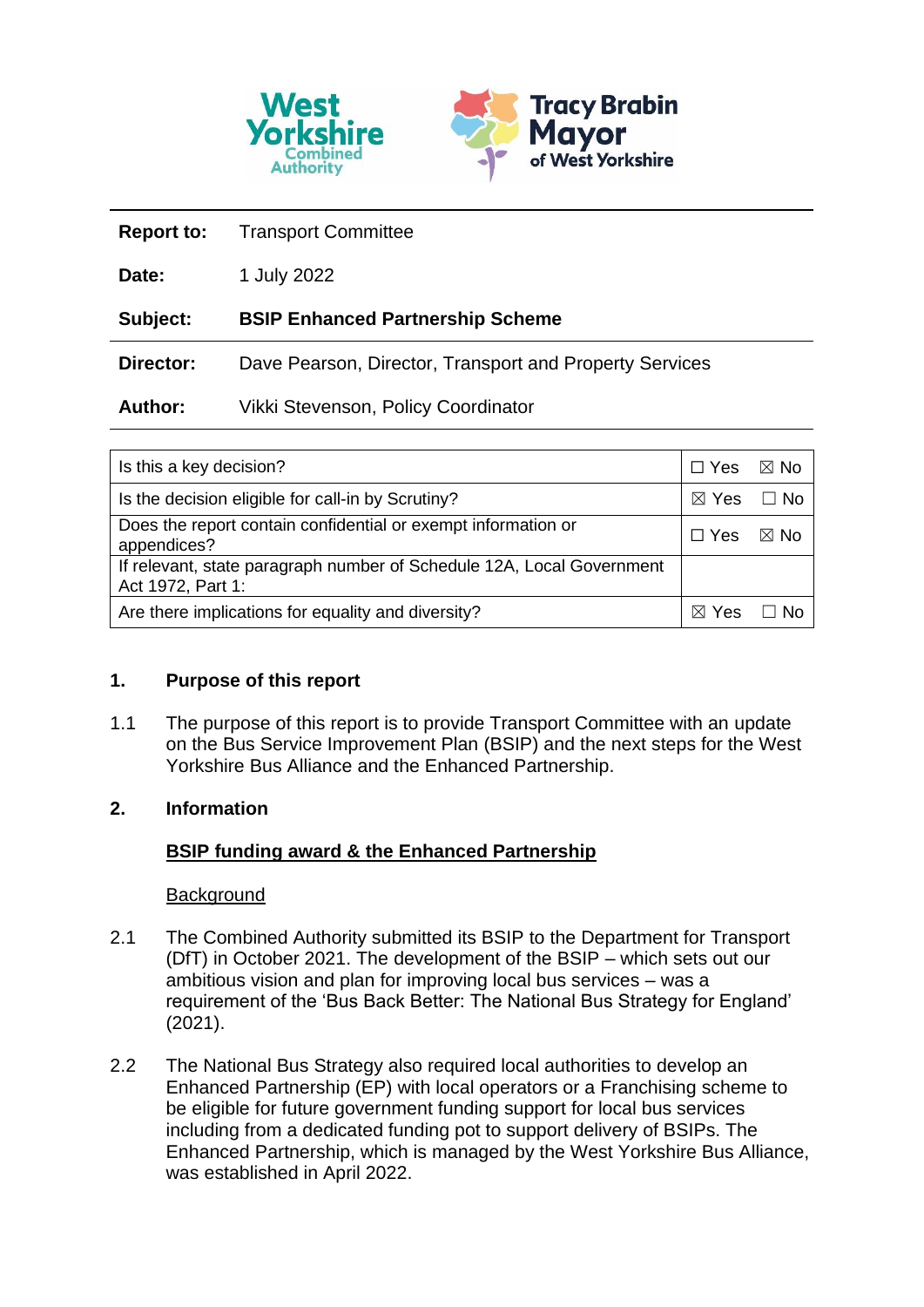- 2.3 The West Yorkshire BSIP set out a plan of interventions across five key delivery areas, which work towards:
	- **An enhanced, fully inclusive and more cohesive bus network** which takes people where they need to go, when they need to go.
	- **Clear and simple fares** to make paying for bus travel more affordable, easier, convenient and flexible.
	- **Improved, more inclusive customer service and support** so passengers have the tools to travel with confidence and help they need if their journey does not go to plan.
	- **Priority for buses on our road** so journeys by bus are quicker, with less time spent stuck in traffic, and are a viable alternative to the private car.
	- **More green and better vehicles** to improve the onboard experience and make bus the sustainable choice for travel in West Yorkshire.

### Indicative BSIP funding award

- 2.4 At the 27 May Transport Committee, members were advised that the Combined Authority had successfully been awarded an indicative settlement of £69,974,070 revenue funding over three financial years (2022/23, 2023/24, 2024/25) to support delivery.
- 2.5 As per DfT guidance, the Combined Authority proposed to prioritise this funding to subsidise fares (driving down the cost of single journey and day tickets / the 'daily cap') and invest in new routes and enhanced services, radically improving the local bus network and delivering significant improvements for local passengers.
- 2.6 Other prioritised investments included improvements to network travel information, shared training for all customer facing staff, initiatives to support safer travel, and marketing and communications to promote and maximise the benefits / passenger uptake of these BSIP interventions.
- 2.7 Subsequently Government officials held a 'Challenge' session with the Combined Authority to discuss the proposed BSIP revenue spend proforma submitted to them on 3 May 2022. Government officials identified that the core priorities for BSIP funding are fare simplification/ reduction and bus service enhancement. They challenged some aspects of the CA's proposals to invest in customer service improvements and resource capacity. Following this feedback, the programme was reviewed and identified £5m which could be directed into the "core" activities of fares and networks.

# Next steps for the West Yorkshire Bus Alliance / Enhanced Partnership

2.8 In order to secure confirmation of the revenue funding and in accordance with DfT requirements on 30 June 2022 the Combined Authority submitted a final funding summary table as well as a draft Enhanced Partnership Scheme, explaining how the West Yorkshire Bus Alliance will work together to implement the relevant interventions.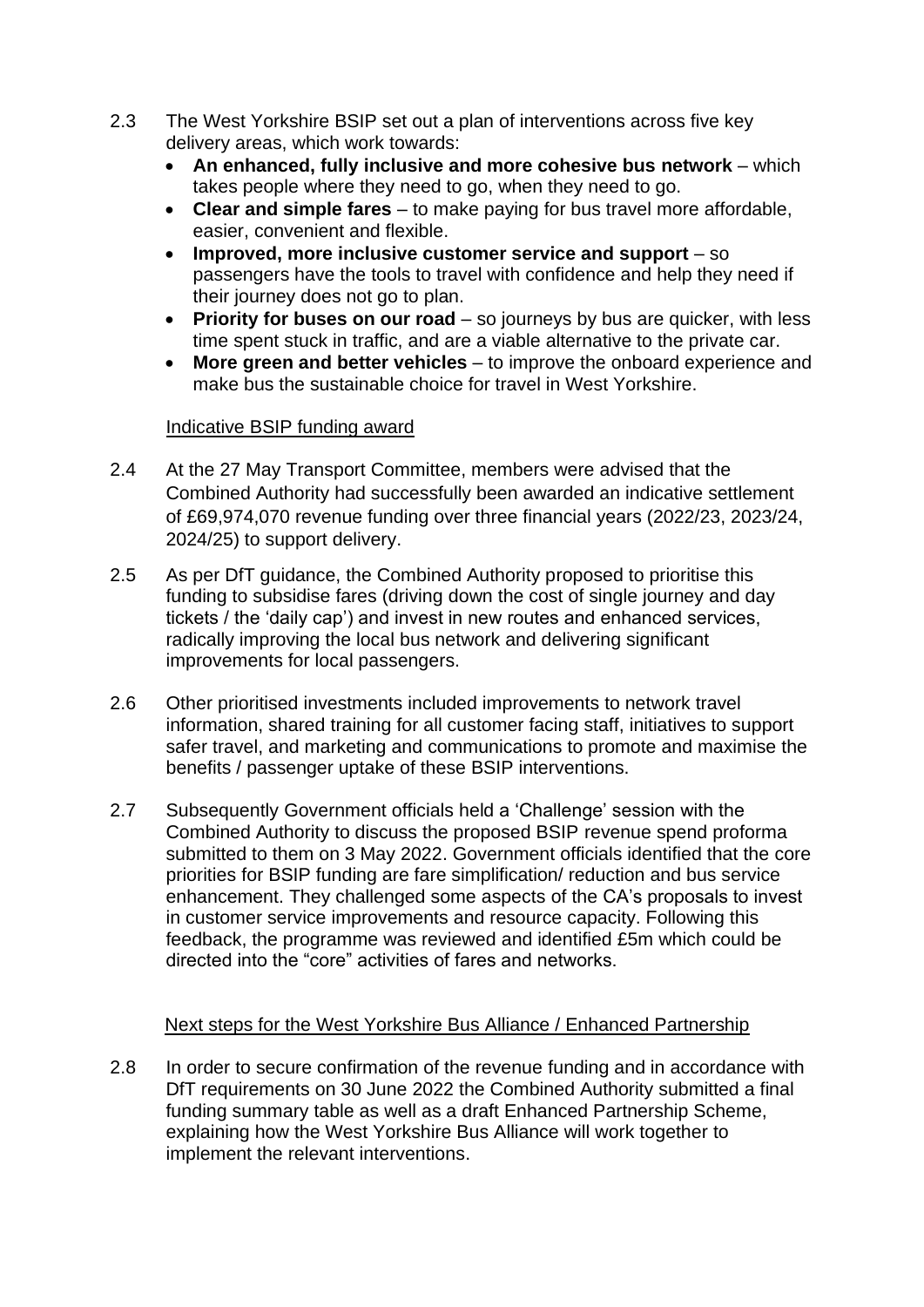- 2.9 From July, the DfT is expected to review the Enhanced Partnership documentation, provide feedback and agree it meets their expectations before final confirmation of the funding settlement.
- 2.10 The Combined Authority will be asked to approve the next milestones in the Enhanced Partnership Scheme creation process (commencement of the bus operator objection period and subsequent statutory consultation period), subject to DfT feedback, at its meeting on 22 July.
- 2.11 The Combined Authority expects to receive the funding and begin delivery of the associated initiatives from the Autumn onwards.

### **Engaging the public – 'The Mayors Big Bus Chat'**

- 2.12 At the 27 May Transport Committee, the Combined Authority updated on its intentions to conduct a public engagement exercise to understand current, post-pandemic attitudes to bus travel and how far the existing iteration of the BSIP goes to meeting their ambitions for the system.
- 2.13 The engagement will therefore focus primarily on the BSIP themes of the bus network, fares and ticketing, customer service and information, air quality and decarbonisation, bus priority and general attitudes to bus travel.
- 2.14 The engagement is due to launch on 11 July for approximately six weeks. Feedback will be gathered predominantly through an online survey using the 'YourVoice' engagement platform but with supporting activities such as inperson events at bus stations and other non-transport related venues as well as #TellTracy events led by the Mayor to engage with community groups also held throughout the summer.

# **3. Tackling the Climate Emergency Implications**

3.1 A key aim of the West Yorkshire Bus Service Improvement Plan is to support the decarbonisation of the local bus network, including delivery of a carbonzero bus fleet by 2036, as well as encourage more travel by bus and other sustainable modes in order to tackle the climate emergency.

### **4. Inclusive Growth Implications**

4.1 Key aims of the West Yorkshire Bus Service Improvement Plan are create a more inclusive, accessible bus service and to better connect communities, particularly those area of high deprivation, in order to support the region's inclusive growth ambitions.

### **5. Equality and Diversity Implications**

5.1 Supporting Equality and Diversity through ensuring the bus service is attractive, inclusive and accessible for all is a key aim of the West Yorkshire Bus Service Improvement Plan.